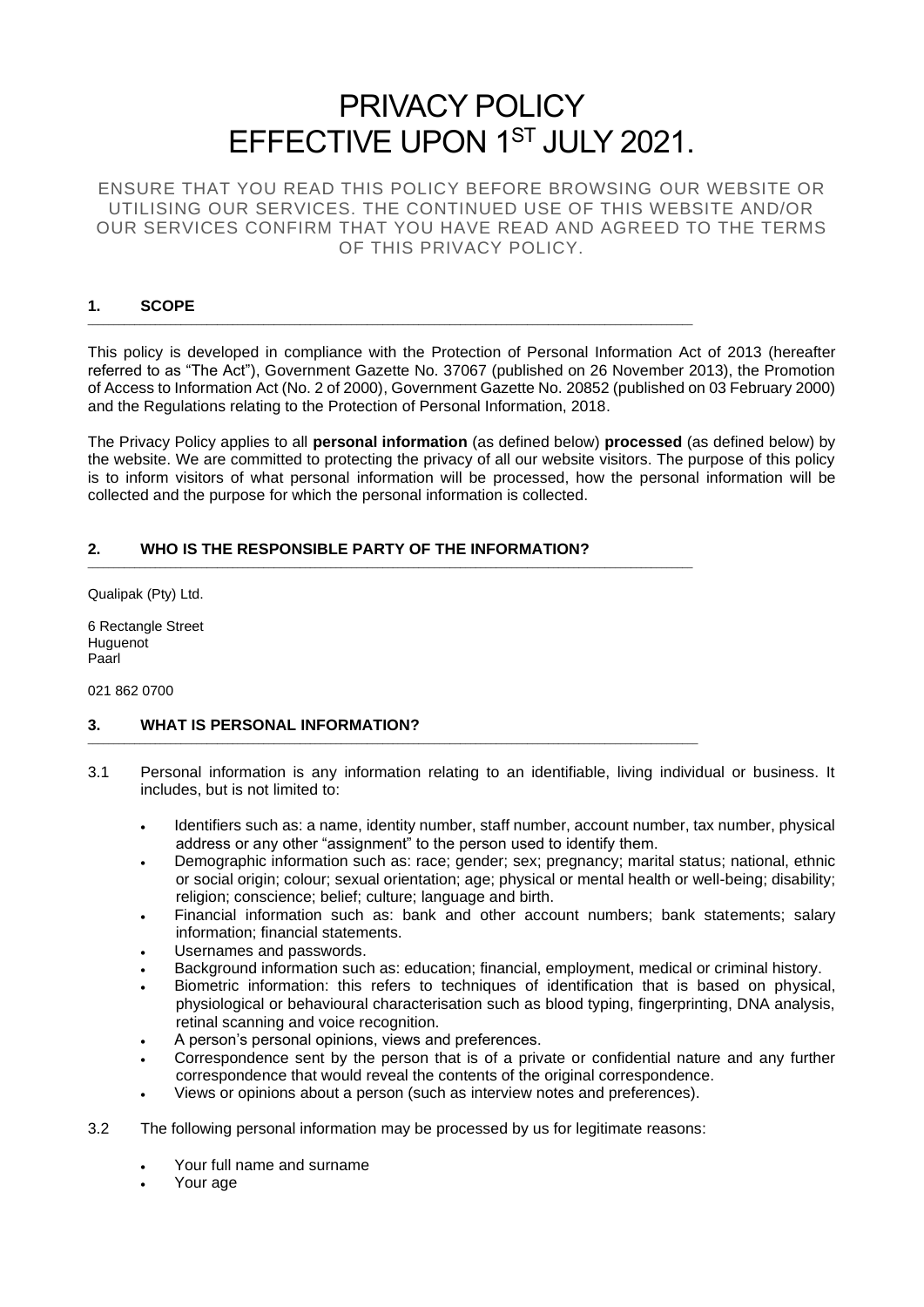- Your ID number
- Payment details
- Shipping address
- Opt-in consent for marketing
- Opt-out requests for marketing
- Account details
- Financial information
- **Correspondence**
- Details of transaction
- Usernames and password
- Email addresses
- Customer ID
- Information pertaining to time spent on our website and your preferences
- Social media handles
- Search queries
- Contact number
- Your opinions and views
- Your preferences
- Your business name

## **4. WHERE DO WE GET YOUR PERSONAL INFORMATION FROM?**

Personal information is obtained on this website in the following ways:

- 4.1 Information provided by you directly through:
	- The completion of forms
	- The registration to platforms or subscription on platforms
	- Entering of a competition or promotion
	- The purchasing of products
	- The creation of a user profile
	- The completion of surveys
	- The posting of comments
	- The purchasing of goods
	- Contacting us or otherwise supplying information
- 4.2 Information collected when you visit our website:

This information is processed without you supplying same. This is done through technologies such as:

- Cookies: These are small bits of data which is stored by the server on the device used to browse the website. The cookie records the user's preferences and actions which enables the web application to create an experience tailor made for that user. The cookie will record and store information such as items purchased, links clicked and pages visited.
- Online Analytics: these are web analytics services provided by companies such as Google. The Online Analytics will use tracking technology to establish website activity. The duration of your visit, pages visited per session and bounce rate of the user is recorded. The information is used to establish the effectiveness of marketing, design and functionality of the website as it is an accurate reflection of user behaviour.
- Log Files: information such as your IP address, information concerning your computer's operating system, language settings, your browser and the website from which you visited us may be recorded when you visit the website. The information is used to establish website trends and make necessary changes.
- Information from third parties: We may receive information that is publicly or commercially available.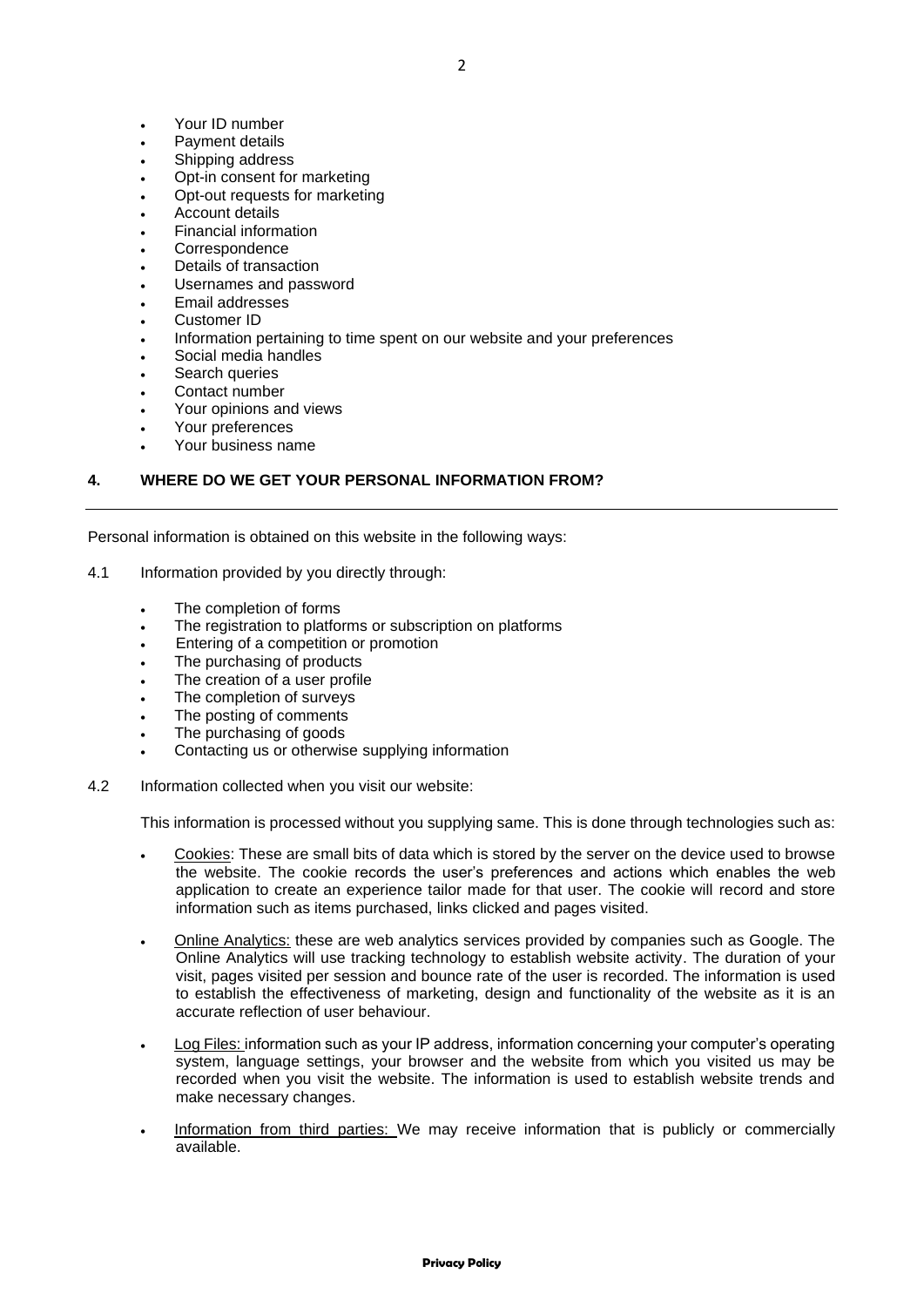## **5. HOW DO WE PROCESS YOUR PERSONAL INFORMATION?**

\_\_\_\_\_\_\_\_\_\_\_\_\_\_\_\_\_\_\_\_\_\_\_\_\_\_\_\_\_\_\_\_\_\_\_\_\_\_\_\_\_\_\_\_\_\_\_\_\_\_\_\_\_\_\_\_\_\_\_\_\_\_\_\_\_\_\_\_\_\_\_\_\_\_\_\_\_\_\_\_\_\_\_\_\_\_\_\_\_\_\_\_\_\_\_\_\_\_\_\_\_\_\_\_\_\_\_\_\_\_\_\_\_\_\_\_\_

- 5.1 Processing is defined as any operation or activity or any set of operations, whether or not by automatic means, concerning personal information, including:
	- The collection, receipt, recording, organisation, collation, storage, updating or modification, retrieval, alteration, consultation or use;
	- Dissemination by means of transmission, distribution or making available in any other form; or
	- Merging, linking, as well as restriction, degradation, erasure or destruction of information.
- 5.2 We process your information in the following ways:
	- Collection of personal information
	- Receipt of personal information
	- We record your information
	- We store information where necessary
	- Information is updated as required
	- Information is modified when necessary
	- Information is retrieved
	- Information is shared with third parties such as service providers

\_\_\_\_\_\_\_\_\_\_\_\_\_\_\_\_\_\_\_\_\_\_\_\_\_\_\_\_\_\_\_\_\_\_\_\_\_\_\_\_\_\_\_\_\_\_\_\_\_\_\_\_\_\_\_\_\_\_\_\_\_\_\_\_\_\_\_\_\_\_\_\_\_\_\_\_\_\_\_\_\_\_\_\_\_\_\_\_\_\_\_\_\_\_\_\_\_\_\_\_\_\_\_\_\_\_\_\_\_\_\_\_\_\_\_\_\_

#### **6. WHAT ARE THE REASONS FOR THE PROCESSING OF YOUR PERSONAL INFORMATION?**

- 6.1 Your personal information may be processed for the reasons below:
	- To provide you with services and/or products offered on our website and requested by you.
	- To allow you to create a username and profile.
	- To manage your account or relationship and to comply with your instruction or requests.
	- For data analysis to establish your preferences to enable us to deliver content that we believe will be relevant to you.
	- To confirm and verify your identity or to verify that you are an authorised user for security purposes.
	- To manage our contractual relationship with you.
	- To respond to queries, requests or comments made by you.
	- To analyse and improve the functioning of our website.
	- To process payments, accounting, auditing and delivery of products.
	- To provide you with promotional material and inform you of competitions and products if you have opted-in to receive this information.
	- To communicate with users.
	- To provide you with the opportunity to participate in competitions and promotions.
	- To establish website trends, preference of our visitors and tailor our website to best cater for users.
	- To provide you with an opportunity to edit/update your information on the website.
	- To comply with legal obligations and legislation.
	- To comply with an order of court.
	- To detect and prevent fraud.
	- To provide you with administrative information such as changes to terms and conditions.
	- To provide you with our newsletter and/or other marketing materials and to facilitate social sharing.
	- To determine the effectiveness of our promotional campaigns.
	- To conduct market research and provide you with information about products or services from time to time via email, telephone or other means.
	- To enhance, improve or modify our current products and services.